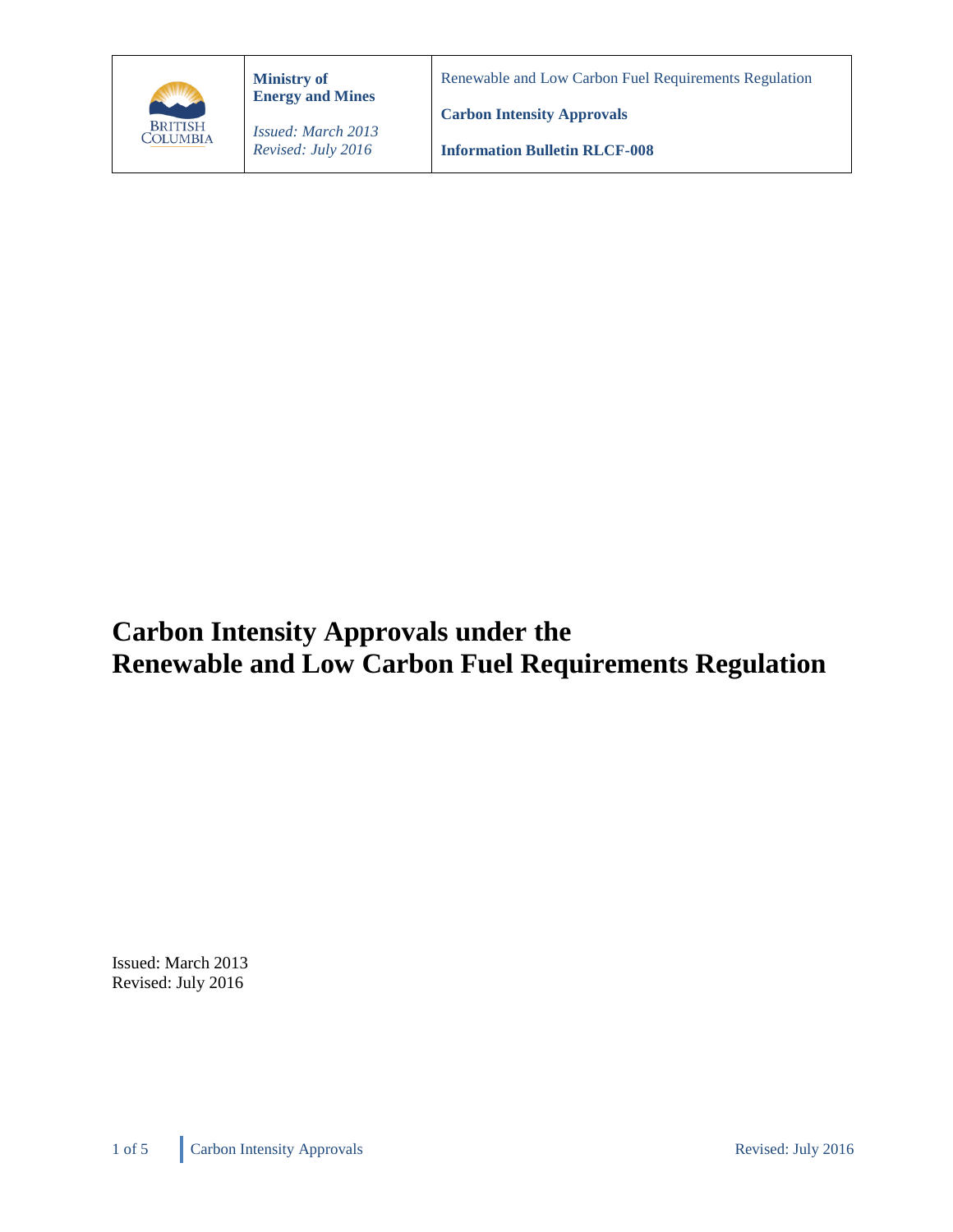

**Ministry of Energy and Mines**

*Issued: March 2013 Revised: July 2016*

Renewable and Low Carbon Fuel Requirements Regulation

**Carbon Intensity Approvals**

**Information Bulletin RLCF-008**

## **1 Who should read this guide?**

This guide is intended for fuel producers that wish to sell low carbon fuels into the British Columbia transportation fuel marketplace.

A fuel producer would apply for approval of the carbon intensity of its fuel if the carbon intensity is lower than the default value for that fuel type under the Renewable and Low Carbon Fuel Requirements Regulation*.* The intention is to create a competitive advantage for low carbon fuels and increase the volume of low carbon fuels supplied to and used in British Columbia. An approved carbon intensity provides certainty and increases the appeal of the fuel to a party purchasing fuel for the British Columbia marketplace. An approval guarantees the carbon intensity of the fuel for the customer of the producer, ensuring that any risk of error in the carbon intensity remains with the producer.

### **2 Carbon intensity application process**

#### **2.1 Application form and supporting documents**

The Carbon Intensity Approval Application form is available online at: [gov.bc.ca/lowcarbonfuels.](http://gov.bc.ca/lowcarbonfuels) It is strongly recommended that applicants consult *Information Bulletin RLCF-010 – Using GHGenius in B.C.* and the appropriate manuals on [www.ghgenius.ca](http://www.ghgenius.ca/) when preparing their application.

The application should be include documentation to substantiate the information required in the form. This may include a detailed narrative of the fuel lifecycle assessment, an explanation of any unique features of the lifecycle, and any information that would assist a Ministry employee when verifying the proposed carbon intensity value.

#### **2.2 Fuel production**

It is expected that many fuel producers manufacturing fuel from multiple feedstock pathways at a single facility will apply for a carbon intensity for each feedstock pathway produced. However, if a fuel producer does not wish to apply for an individual carbon intensity for each feedstock pathway produced, they may apply for approval of an average carbon intensity for all fuel manufactured at the facility.

#### **2.3 Fuel and feedstock supply**

When two or more feedstocks or fuels are delivered in a single shipment, the Mass Balance Accounting method should be used to determine the appropriate quantity of feedstock used or fuel supplied. Mass Balance Accounting is based on the principle that material entering a system either leaves the system or accumulates within the system.

Mass Balance Accounting describes how volumes of fuel enter and leave a shipment or storage facility when there are multiple carbon intensities for one type of fuel. For example, a shipment may have 100 litres of ethanol A and 500 litres of ethanol B. A withdrawal of 75 litres of ethanol A and 25 litres of ethanol B may be made and accounted for, leaving 25 litres of ethanol A and 475 litres of ethanol B remaining.

#### **2.4 Application submission**

The application form must be signed and the full package submitted electronically to:  $\frac{\text{left}}{\text{cfr} \omega}$ gov.bc.ca. Confirmation of receipt will be sent to the applicant via email.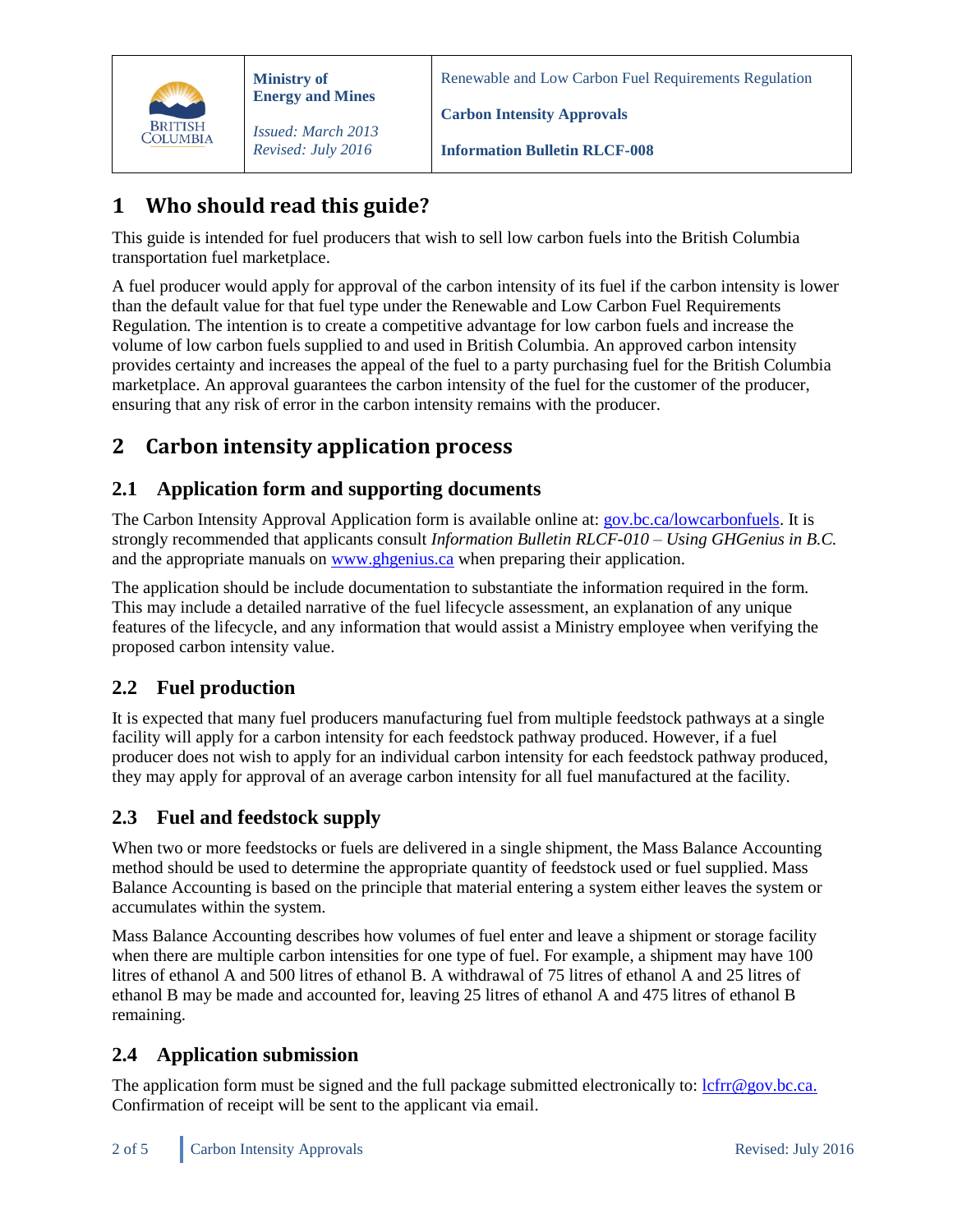

Renewable and Low Carbon Fuel Requirements Regulation

**Carbon Intensity Approvals**

**Information Bulletin RLCF-008**

### **3 Review by the Director**

#### **3.1 Evaluation**

Ministry staff will review the application to ensure that it is complete. If the application is incomplete, the applicant will be asked to submit further information, which may result in a delay in the evaluation of the application.

In addition to the review for completeness, Ministry staff will evaluate the application and ensure that the proposed carbon intensity can be reproduced using the approved version of GHGenius (see *Information Bulletin RLCF-011 – Approved Version of GHGenius*). Staff will advise the Director whether the proposed analysis from the applicant is satisfactory and adequately supported by the information submitted in the application.

If an error is identified in the application, the evaluation process will be suspended and the applicant and any authorized representative will be notified. When the correction is agreed to, the applicant or an authorized representative may be required to submit a revised application. When the revised application is received the staff review will resume.

#### **3.2 Evaluation timeline and effective date**

In general, Ministry staff will evaluate an application within 30 days of receipt. The evaluation may result in a notification of approval, non-approval, or a request for more information to support the evaluation. Carbon intensity approvals are effective retroactive to the date that the complete carbon intensity application was received by the Ministry.

#### **3.3 Confidentiality**

Applications are confidential and will not be posted on the Ministry website. Ministry staff will only discuss an application with a third-party representing the applicant when authorized:

- in the application,
- on a separate letter signed by the applicant, or
- in an email from the applicant.

If a third-party is managing the application, the written authorization from the applicant must state what the third-party is authorized to agree to on behalf of the applicant.

#### **3.4 Approval**

The Director will inform the applicant when a decision regarding an application has been made. If the application is approved, the applicant will receive notification of the approval, and the carbon intensity for the fuel will be posted on the Ministry website. If the Director intends to refuse the application, the applicant will be provided with an opportunity to supply further clarifying information before a final decision is made. The producer will be informed if the Director ultimately refuses to approve the requested carbon intensity.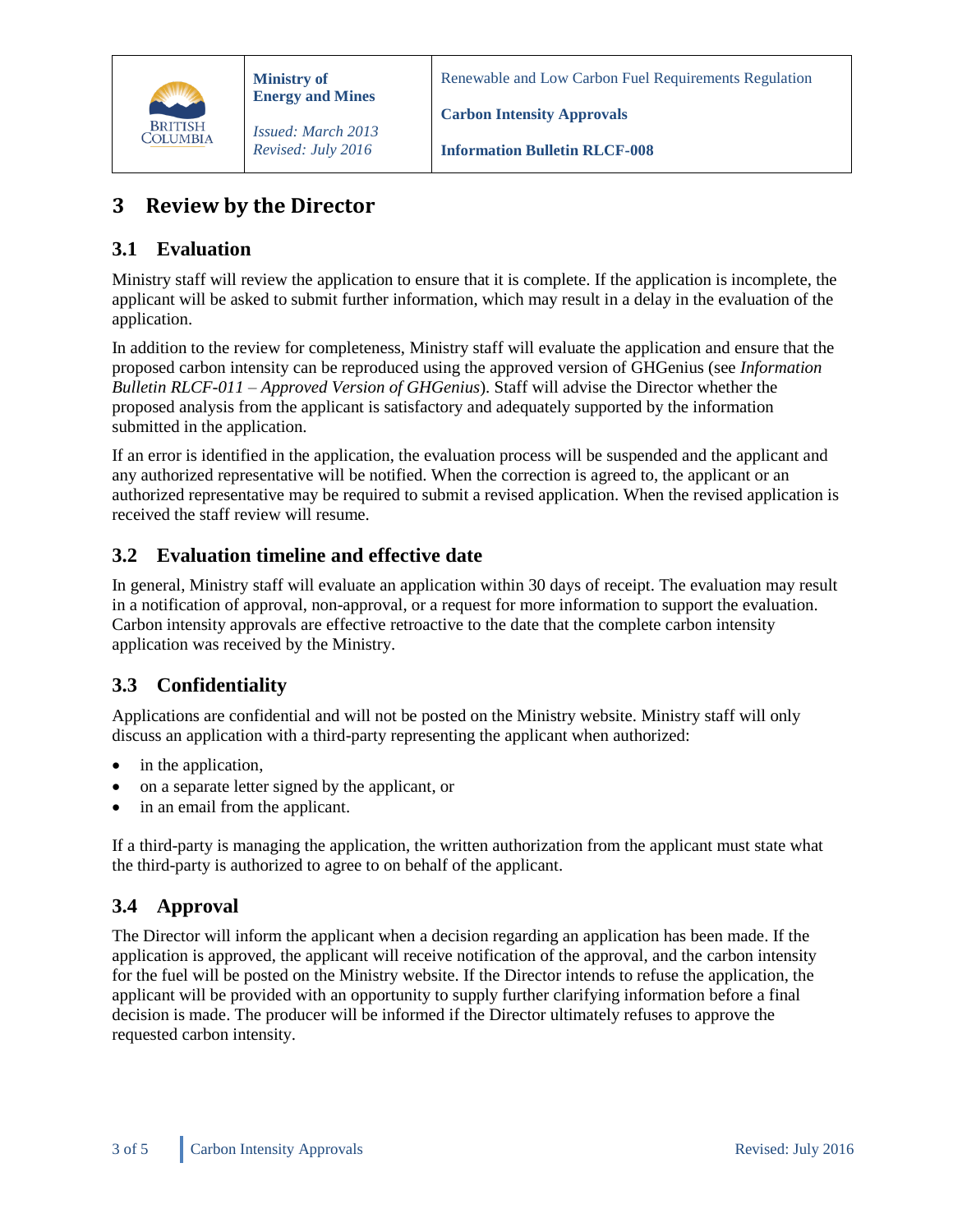

Renewable and Low Carbon Fuel Requirements Regulation

**Carbon Intensity Approvals**

*Issued: March 2013 Revised: July 2016*

**Information Bulletin RLCF-008**

#### **3.5 Expiry dates for carbon intensity postings**

Carbon intensities may be approved for a maximum of three years. The Director may approve carbon intensities for shorter periods in some situations, such as when a facility is new and does not yet have a full year of production data. However, if there are significant changes to the production process, feedstock or co-products the producer must notify the Director immediately pursuant to section 6 (9) of the Act.

A carbon intensity approval may be expired early by the Ministry for a number of reasons including:

- The Ministry becomes aware that the carbon intensity no longer accurately reflects the fuel lifecycle.
- The fuel supplier has applied for an updated carbon intensity which replaces the approved value.
- An inspection reveals information that shows that the approved carbon intensity is incorrect.

The expiry date is the last date on which the approval is valid. The approved carbon intensity cannot be used for fuel supplied to the British Columbia market after the expiry date, even if no change has occurred in the fuel pathway.

#### **3.6 Posting of fuel codes**

The Director is required to publish all approved carbon intensities on the Ministry website (see *Information Bulletin RLCF-012 – Approved Carbon Intensities*). Each approved pathway receives a unique fuel code (e.g., BCLCF101.0, BCLCF102.0) which is retired when the approval expires.

### **4 Updating an approved carbon intensity**

#### **4.1 Applying to update an approved carbon intensity**

Under section 6 (9) of the Act, fuel producers are required to inform the Director immediately if the approved carbon intensity of their fuel will change or has changed. This could occur if an error is discovered in the production data that supported the original application, or if there have been significant changes to the approved fuel production pathway. In some cases, a fuel producer may prefer to apply for a second fuel code to reflect the development of a new, more efficient process.

As an illustration, consider a company with a carbon intensity approved for ethanol produced from feedstock grown in Saskatchewan, where dried distillers grains are produced as a co-product:

- If the grain market changes and the supply of feedstock now comes from Iowa, the company can either apply for a new carbon intensity approval to allow the flexibility to change back to Saskatchewan feedstock, or apply for an update if this is a permanent change.
- If the company develops a feedlot business, and now is producing wet distillers grains as a co-product, they must apply for an updated carbon intensity to reflect the new production process.

The application for an update uses the same form and follows the same review procedure as for new carbon intensities. An approved update to a carbon intensity results in the creation of a decimal fuel code, for example BCLCF101.0 becomes BCLCF101.1 (see *Information Bulletin RLCF-012 – Approved Carbon Intensities*).